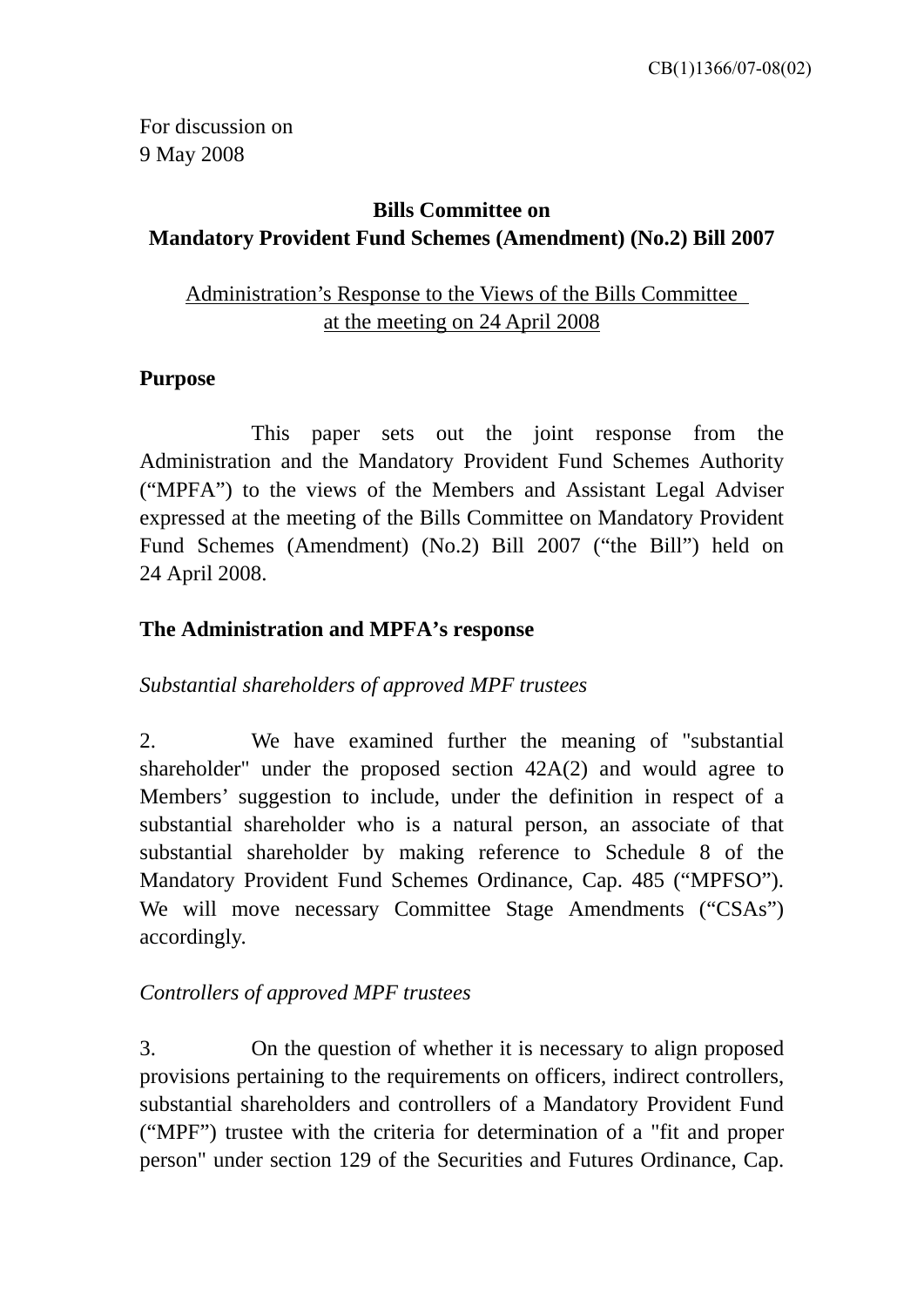571 ("SFO"), it is noted that the "fit and proper" requirements under the SFO apply to the licensees as well as representatives and responsible officers of the licensed corporation, and the detailed criteria for determining whether a person is "fit and proper" are specified in the "Fit and Proper Guidelines" issued by the Securities and Futures Commission. On the other hand, the proposed sections 42B(3), 42C(3), 42D(5) and 42E(1) in the Bill relate to controllers of an approved MPF trustee, and the factors that are considered by the MPFA in assessing whether a person is considered suitable to be a controller of a MPF trustee is set out under the "Guidelines for Application for Approvals of Trustees" of the MPFA.

4. **Annex A** sets out a comparison between the relevant criteria/factors to be considered under the "Fit and Proper Guidelines" and the "Guidelines for Application for Approvals of Trustees" respectively. The MPFA considers that they cover essentially similar aspects. Noting that the two Ordinances were enacted at different times and for different purposes, the MPFA does not consider it necessary to make the two provisions identical and hence does not propose to introduce any further changes to the Bill at this stage.

## *Indirect controller of approved MPF trustees*

5. At present, a person in accordance with whose instruction the directors of a company are accustomed to act ("named as "indirect controller" under section 42A of the Bill) falls under the definition of controller under section 2 of the MPFSO. Under sections 16 and 17 of the Mandatory Provident Fund Schemes (General) Regulation, the controller of a corporate applicant for approval as a MPF trustee must satisfy the MPFA that all of its controllers are persons of good reputation and character, etc. Section 42C of the Bill stipulates that MPFA's consent is required before a person can become an indirect controller of an approved MPF trustee and section 42E empowers the MPFA to, inter alia, raise objection to an existing indirect controller.

6. Some Members queried whether it was appropriate to include a provision in the Bill for approving indirect controllers of approved MPF trustees. It should be noted that there are similar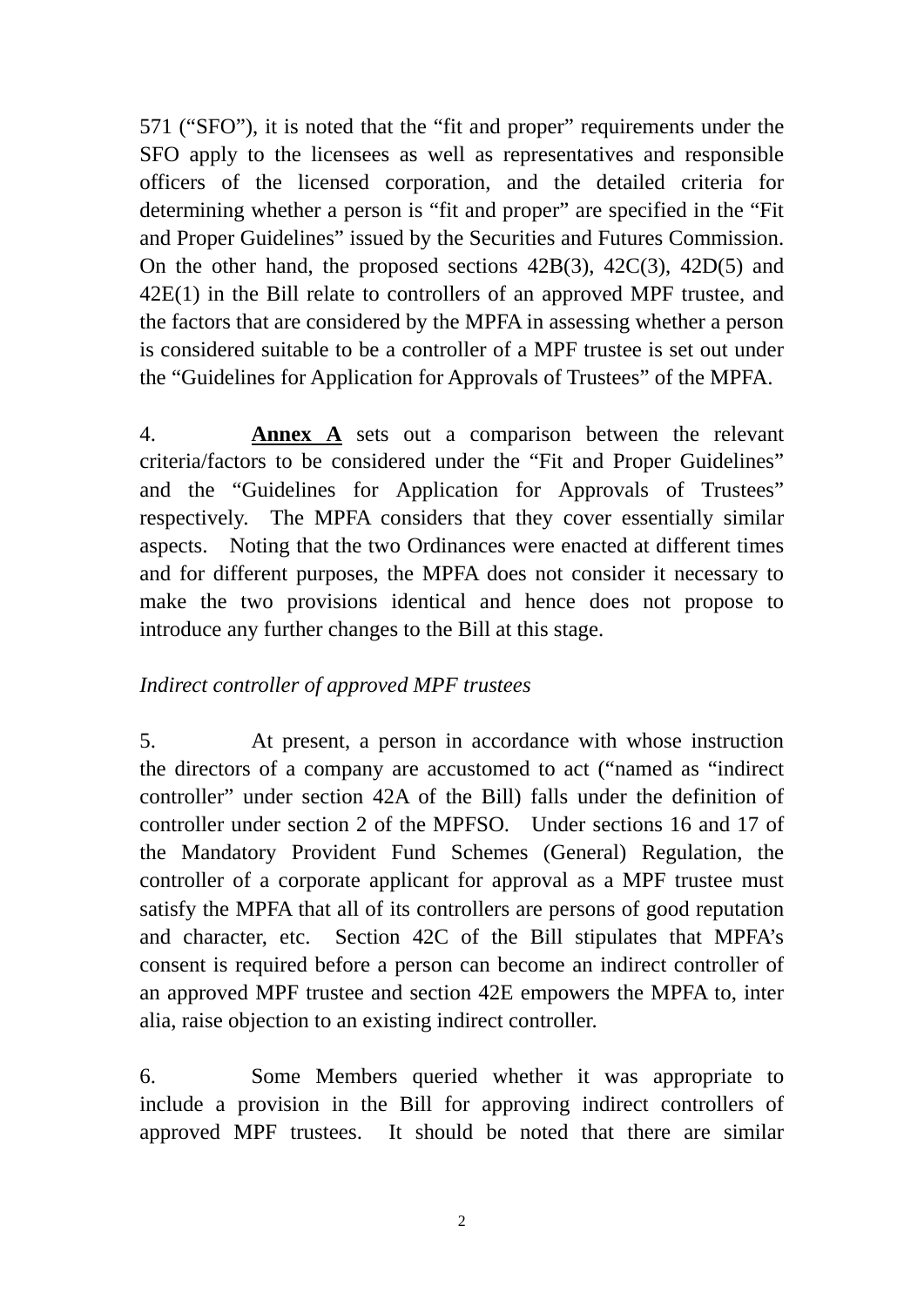provisions in the Banking Ordinance<sup>1</sup>, Cap.155, which stipulates that the consent of Hong Kong Monetary Authority is required before a person can become an indirect controller of an authorized institution under that Ordinance. The proposed sections 42C and 42E of the Bill seek to enhance the regulation of MPF trustees by ensuring that all existing and new indirect controllers of a MPF trustee satisfy the relevant requirements.

7. It is noted that the meaning of "indirect controller" is essentially the same as "shadow director" under the Companies Ordinance<sup>2</sup>. In this connection, we agree that the term "indirect" controller" could be replaced by "shadow director". We would move necessary CSAs accordingly.

### **Proposed Committee Stage Amendments**

8. The proposed CSAs pursuant to this paper and other textual CSAs are set out at **Annex B**.

Financial Services and the Treasury Bureau May 2008

<sup>&</sup>lt;u>.</u> 1 Under section 70 of the Banking Ordinance, no person shall become an indirect controller of an authorized institution unless he has served on the Monetary Authority ("MA") a notice in writing stating that he proposes to become such a controller. The MA could serve a notice of consent or notice of objection on the matter on the person.

 $2$  Under the Companies Ordinance, "shadow director" in relation to a company means a person in accordance with whose directions or instructions the directors or a majority of the directors of the company are accustomed to act.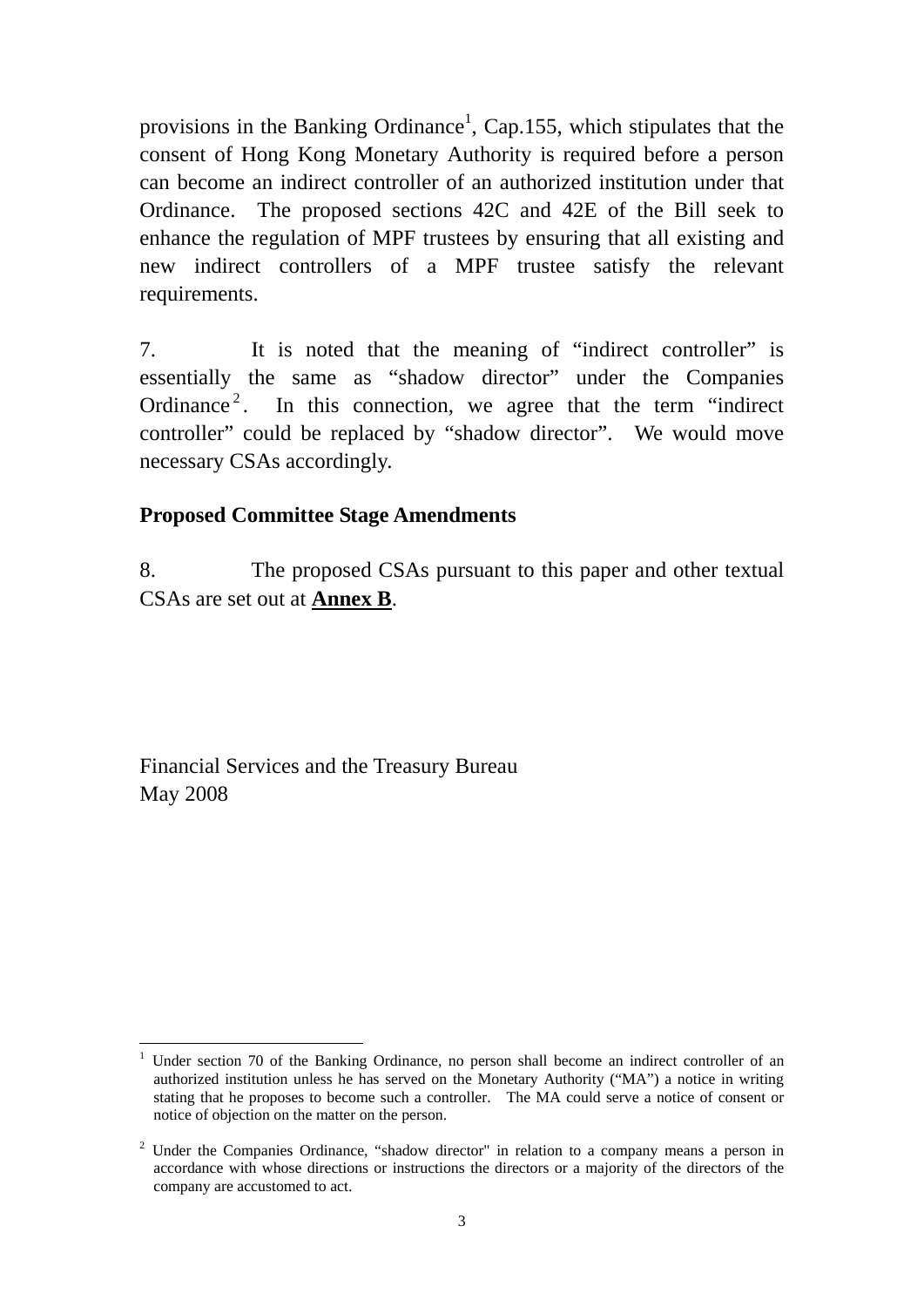**Comparison of the matters considered by the Securities and Futures Commission and the Mandatory Provident Fund Schemes Authority under their respective guidelines** 

| Criteria for determination of "fit and proper" requirement<br>under section 129 of the Securities and Futures Ordinance:<br><b>Matters considered by the Securities and Futures</b><br>Commission to determine the "fitness and properness"<br>of an individual/corporation to become a licensee or<br>representative or responsible officers of licensed corporation | <b>Matters considered by the Mandatory Provident Fund</b><br>Schemes Authority in determining the suitability of<br>controller of MPF trustees                                                                                                  |  |
|-----------------------------------------------------------------------------------------------------------------------------------------------------------------------------------------------------------------------------------------------------------------------------------------------------------------------------------------------------------------------|-------------------------------------------------------------------------------------------------------------------------------------------------------------------------------------------------------------------------------------------------|--|
| Financial status or solvency                                                                                                                                                                                                                                                                                                                                          | Whether the individual/corporation:                                                                                                                                                                                                             |  |
| Whether the individual/corporation:<br>is an undischarged bankrupt, is currently subject to<br>(i)<br>bankruptcy proceedings or is a bankrupt who has<br>recently been discharged (in the case of individual);                                                                                                                                                        | has ever been adjudicated bankrupt by a court or<br>(i)<br>are currently subject to bankruptcy proceedings or<br>has been a bankrupt who has been discharged (or<br>petition even been presented for winding up in the<br>case of corporation); |  |
| (ii) is subject to receivership, administration, liquidation or<br>other similar proceedings;<br>(iii) has failed to meet any judgment debt;                                                                                                                                                                                                                          | is subject to any receivership or has ever entered<br>(ii)<br>into an scheme of arrangement or any form of<br>composition with the creditors; and                                                                                               |  |
| (iv) is unable to meet any financial or capital requirement<br>applicable to it.                                                                                                                                                                                                                                                                                      | (iii) has failed to meet any judgment debt or other sums<br>of money.                                                                                                                                                                           |  |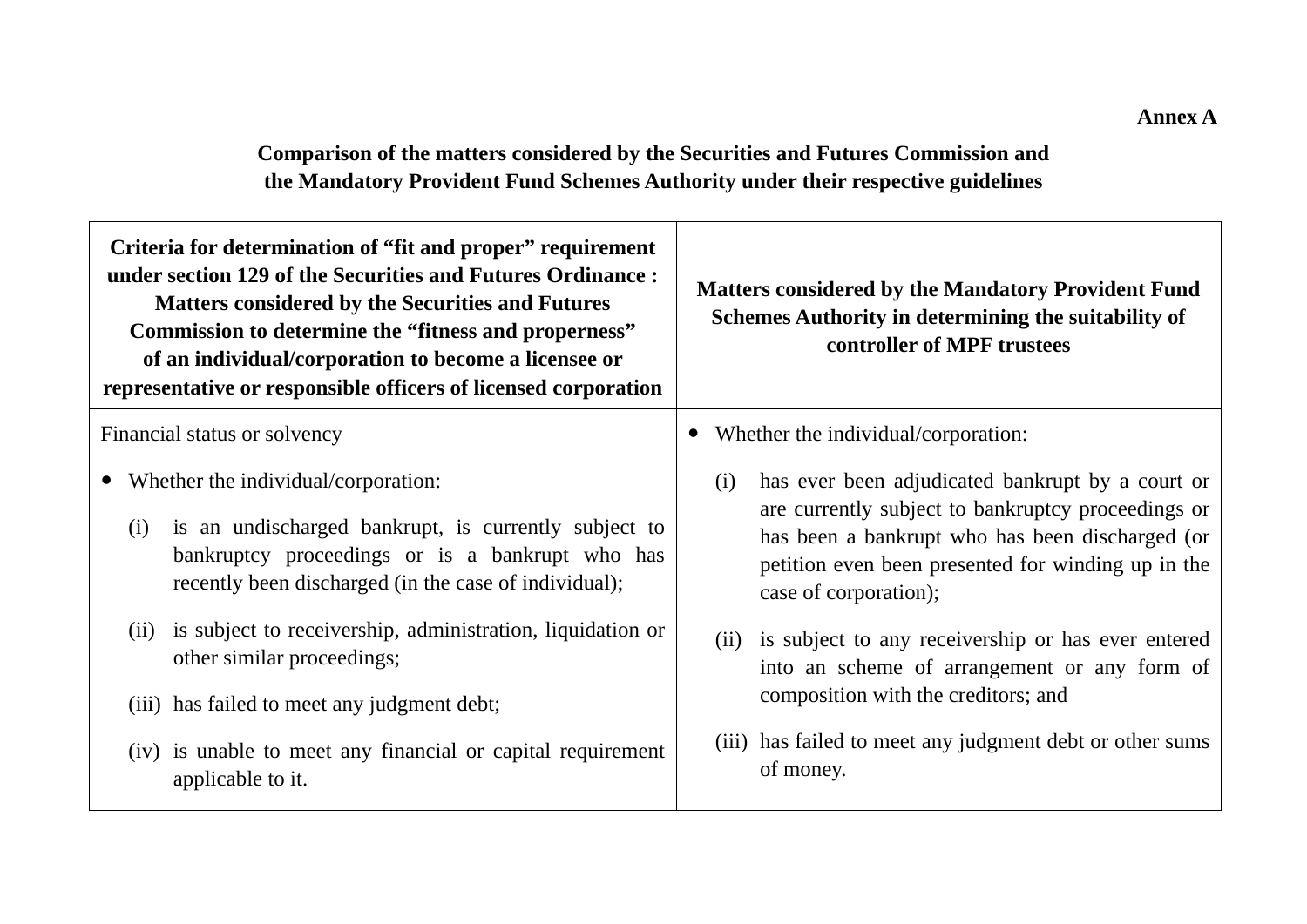| Criteria for determination of "fit and proper" requirement<br>under section 129 of the Securities and Futures Ordinance:<br><b>Matters considered by the Securities and Futures</b><br>Commission to determine the "fitness and properness"<br>of an individual/corporation to become a licensee or<br>representative or responsible officers of licensed corporation                                                                                                                                                                                                                                                                                                                                                                                                                                                                                 | <b>Matters considered by the Mandatory Provident Fund</b><br>Schemes Authority in determining the suitability of<br>controller of MPF trustees                                                                                                                                                                                                                                                                                                                                                                                                                                              |
|-------------------------------------------------------------------------------------------------------------------------------------------------------------------------------------------------------------------------------------------------------------------------------------------------------------------------------------------------------------------------------------------------------------------------------------------------------------------------------------------------------------------------------------------------------------------------------------------------------------------------------------------------------------------------------------------------------------------------------------------------------------------------------------------------------------------------------------------------------|---------------------------------------------------------------------------------------------------------------------------------------------------------------------------------------------------------------------------------------------------------------------------------------------------------------------------------------------------------------------------------------------------------------------------------------------------------------------------------------------------------------------------------------------------------------------------------------------|
| Education or other qualifications or experience having regard to<br>the nature of the functions which the person will perform:<br>Whether the person is equipped with the skills, knowledge<br>and professionalism necessary to perform their duties. The<br>level of knowledge expected varies according to the level of<br>responsibility and the type of regulated activity to be carried<br>out. Persons are generally expected to be able to display an<br>understanding of:<br>the general structure of the regulatory framework that<br>applies to their proposed activities;<br>the particular legislative provisions, codes, guidelines<br>and exchange rules that apply to the functions that they<br>would perform;<br>the fiduciary obligations owed to clients and the general<br>obligations owed to their principals or employers; and | The person is required to provide the following<br>information to the MPFA for determining whether he<br>has the skill, knowledge, experience and qualifications<br>that are, in the opinion of the MPFA, necessary for<br>successful administration of provident fund schemes:<br>academic,<br>professional,<br>technical<br>other<br>$\overline{\phantom{a}}$<br><b>or</b><br>qualifications;<br>present occupation or employment and occupations<br>and employment during the last 10 years; and<br>the companies of which the person has been a<br>controller during the past 10 years. |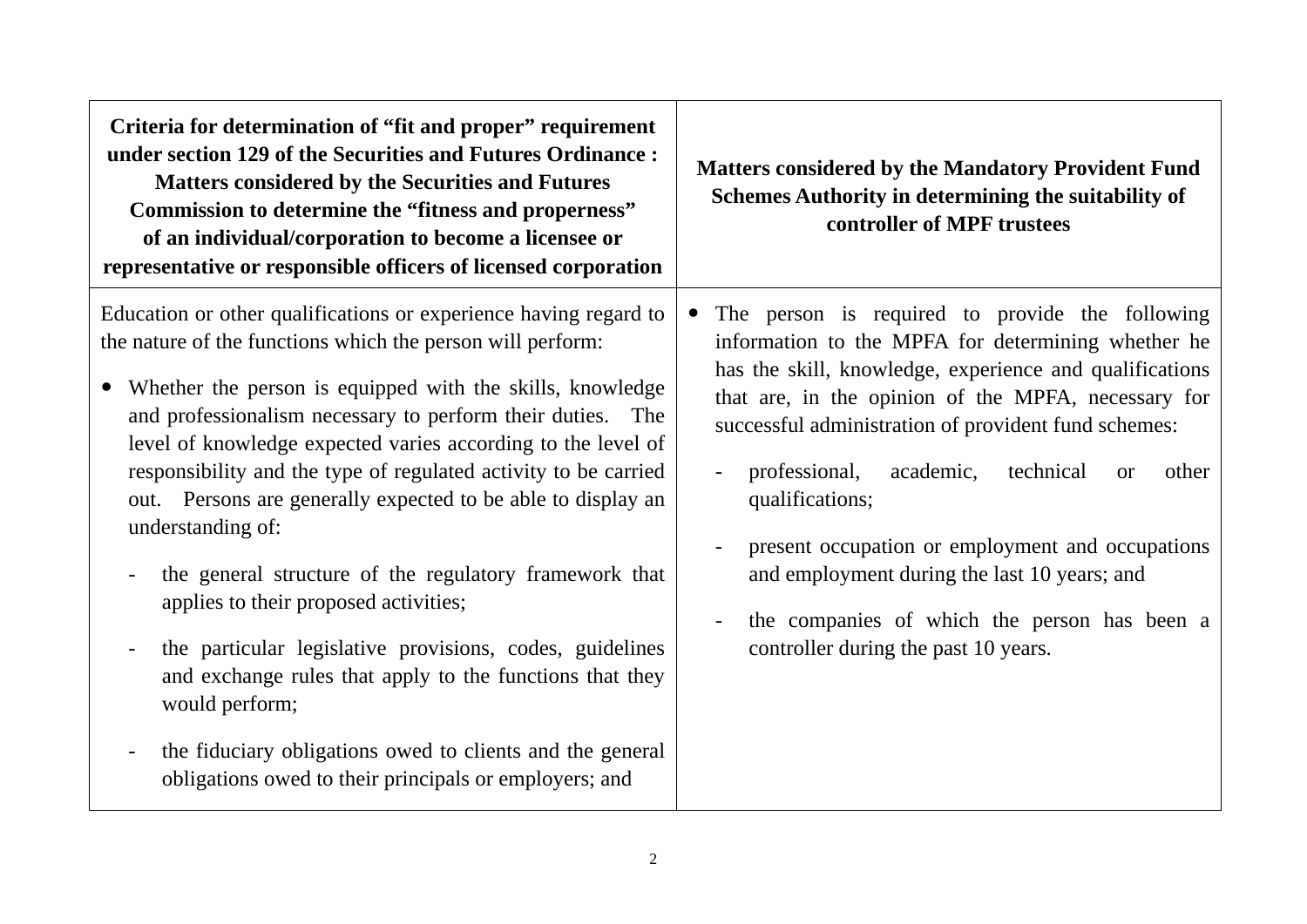| Criteria for determination of "fit and proper" requirement<br>under section 129 of the Securities and Futures Ordinance:<br><b>Matters considered by the Securities and Futures</b><br>Commission to determine the "fitness and properness"<br>of an individual/corporation to become a licensee or<br>representative or responsible officers of licensed corporation                                                                                                                                                                                                                                                                                                                                                                                 | <b>Matters considered by the Mandatory Provident Fund</b><br>Schemes Authority in determining the suitability of<br>controller of MPF trustees                                                                                                                                                                                                                                                                                                                                                           |
|-------------------------------------------------------------------------------------------------------------------------------------------------------------------------------------------------------------------------------------------------------------------------------------------------------------------------------------------------------------------------------------------------------------------------------------------------------------------------------------------------------------------------------------------------------------------------------------------------------------------------------------------------------------------------------------------------------------------------------------------------------|----------------------------------------------------------------------------------------------------------------------------------------------------------------------------------------------------------------------------------------------------------------------------------------------------------------------------------------------------------------------------------------------------------------------------------------------------------------------------------------------------------|
| the financial products they deal in or advise upon and<br>market in which the service is provided.                                                                                                                                                                                                                                                                                                                                                                                                                                                                                                                                                                                                                                                    |                                                                                                                                                                                                                                                                                                                                                                                                                                                                                                          |
| Ability to carry on the regulated activity competently, honestly<br>and fairly:<br>Whether the individual:<br>has ever been a patient as defined in section 2 of the<br>(i)<br>Mental Health Ordinance to the extent that in the<br>opinion of the SFC, after having taken into account such<br>relevant factors including that of the person's past<br>raining, experience and qualifications, that person<br>would be unable to carry out the inherent requirements<br>of the regulated activity; and<br>evidenced<br>incompetence,<br>(ii)<br>has<br>negligence<br><b>or</b><br>mismanagement, which may be indicated by the person<br>having been disciplined by a professional, trade or<br>regulatory body; or dismissed or requested to resign | Whether the individual:<br>has been found by a court, in accordance with the<br>(i)<br>Mental Health Ordinance to be of unsound mind<br>and incapable of managing his own affairs; and<br>has ever been dismissed from any office or<br>(ii)<br>position, subject to disciplinary proceedings or<br>barred from entry to any profession or occupation<br>Whether the individual/corporation has been found<br>guilty, whether in Hong Kong or elsewhere, of an<br>offence involving fraud or dishonesty. |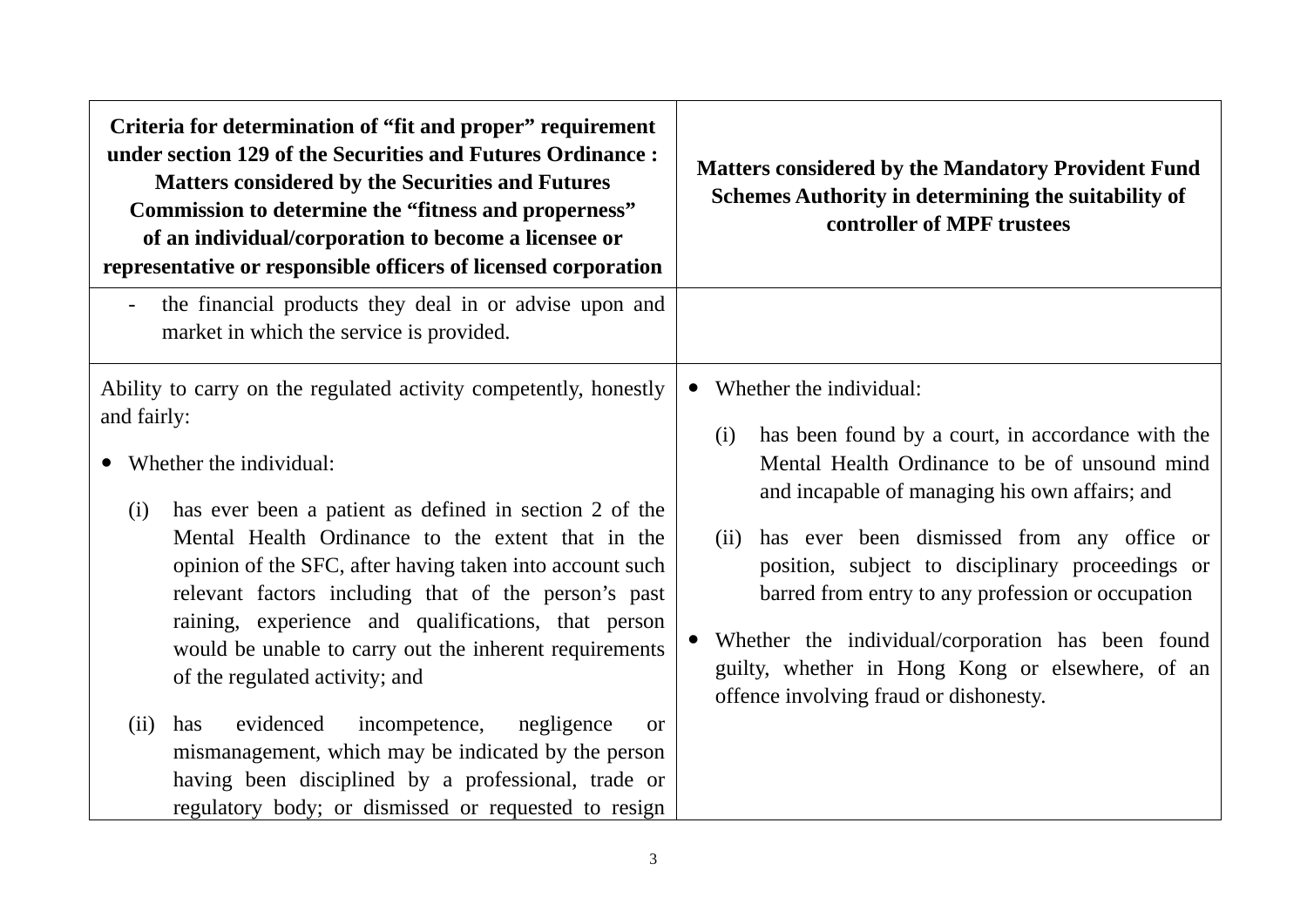| Criteria for determination of "fit and proper" requirement<br>under section 129 of the Securities and Futures Ordinance:<br><b>Matters considered by the Securities and Futures</b><br>Commission to determine the "fitness and properness"<br>of an individual/corporation to become a licensee or<br>representative or responsible officers of licensed corporation                                  | <b>Matters considered by the Mandatory Provident Fund</b><br>Schemes Authority in determining the suitability of<br>controller of MPF trustees      |
|--------------------------------------------------------------------------------------------------------------------------------------------------------------------------------------------------------------------------------------------------------------------------------------------------------------------------------------------------------------------------------------------------------|-----------------------------------------------------------------------------------------------------------------------------------------------------|
| from any position or office for negligence,<br>incompetence or mismanagement.                                                                                                                                                                                                                                                                                                                          |                                                                                                                                                     |
| In the case of corporation, whether it has non-executive<br>directors, key personnel, substantial shareholders or other<br>controllers who fail to meet the Fit and Proper Guidelines<br>other than that on competence to perform regulated activities;<br>or has failed to demonstrate it is competent to perform the<br>regulated activities (unless such requirements are otherwise<br>applicable). |                                                                                                                                                     |
| Reputation, character, reliability and financial integrity                                                                                                                                                                                                                                                                                                                                             | Whether the individual/corporation has been:                                                                                                        |
| Whether the individual has been:<br>found by a court or other competent authority for fraud,<br>(i)<br>dishonesty or misfeasance;                                                                                                                                                                                                                                                                      | found guilty, whether in Hong Kong or elsewhere,<br>(i)<br>of an offence involving fraud or dishonesty;<br>a party to any civil litigation;<br>(ii) |
| convicted of a criminal offence or is the subject of<br>(ii)<br>unresolved criminal charges which are of direct                                                                                                                                                                                                                                                                                        | (iii) convicted of any offence or are the subject of                                                                                                |

 $\mathsf{r}$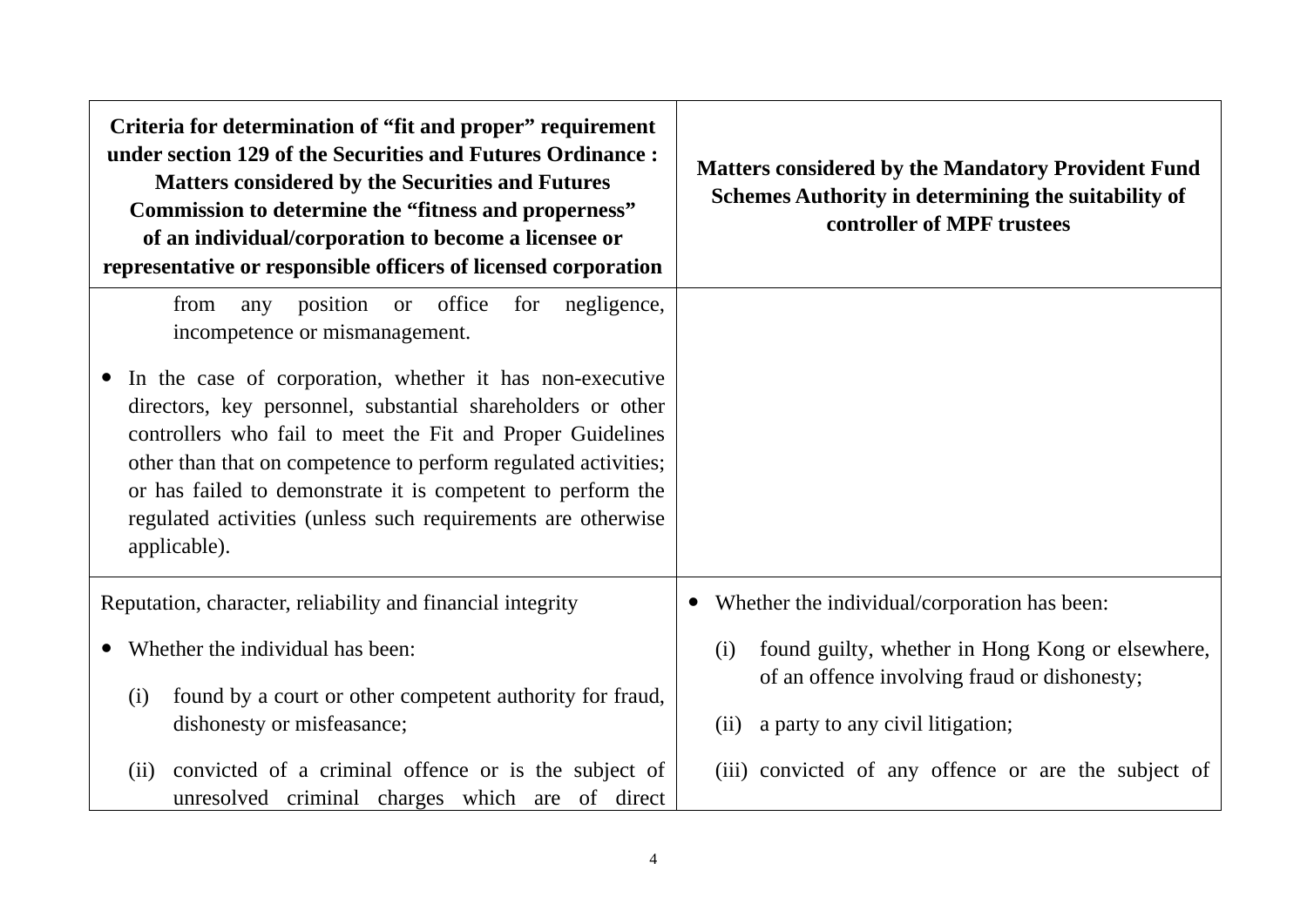**Criteria for determination of "fit and proper" requirement under section 129 of the Securities and Futures Ordinance : Matters considered by the Securities and Futures Commission to determine the "fitness and properness" of an individual/corporation to become a licensee or representative or responsible officers of licensed corporation**

relevance to fitness and properness;

- (iii) censured, disciplined or disqualified by any professional or regulatory body in relation to any trade, business or profession;
- (iv) refused or restricted from the right to carry on any trade, business or profession for which a specific licence, registration or other authorization is required by law;
- (v) disqualified by a court of competent jurisdiction from being a director;
- (vi) found culpable of market misconduct by the Market Misconduct Tribunal, or failed to abide by any codes and guidelines promulgated by the SFC, other regulators or any relevant exchanges in Hong Kong or overseas (if applicable);

**Matters considered by the Mandatory Provident Fund Schemes Authority in determining the suitability of controller of MPF trustees** 

unresolved charges;

- (iv) refused the right or restricted in the right to carry on any trade, business or profession for which a specific licence, registration or other authority is required by law;
- (v) disqualified, censured or disciplined by any professional body or by any regulatory body; and
- (vi) as a controller, ever been concerned with a body corporate, partnership or unincorporated institution which was:
	- (A) wound up (other than voluntary dissolution), adjudicated bankrupt by a court or was otherwise insolvent or had a receiver or administrator appointed; or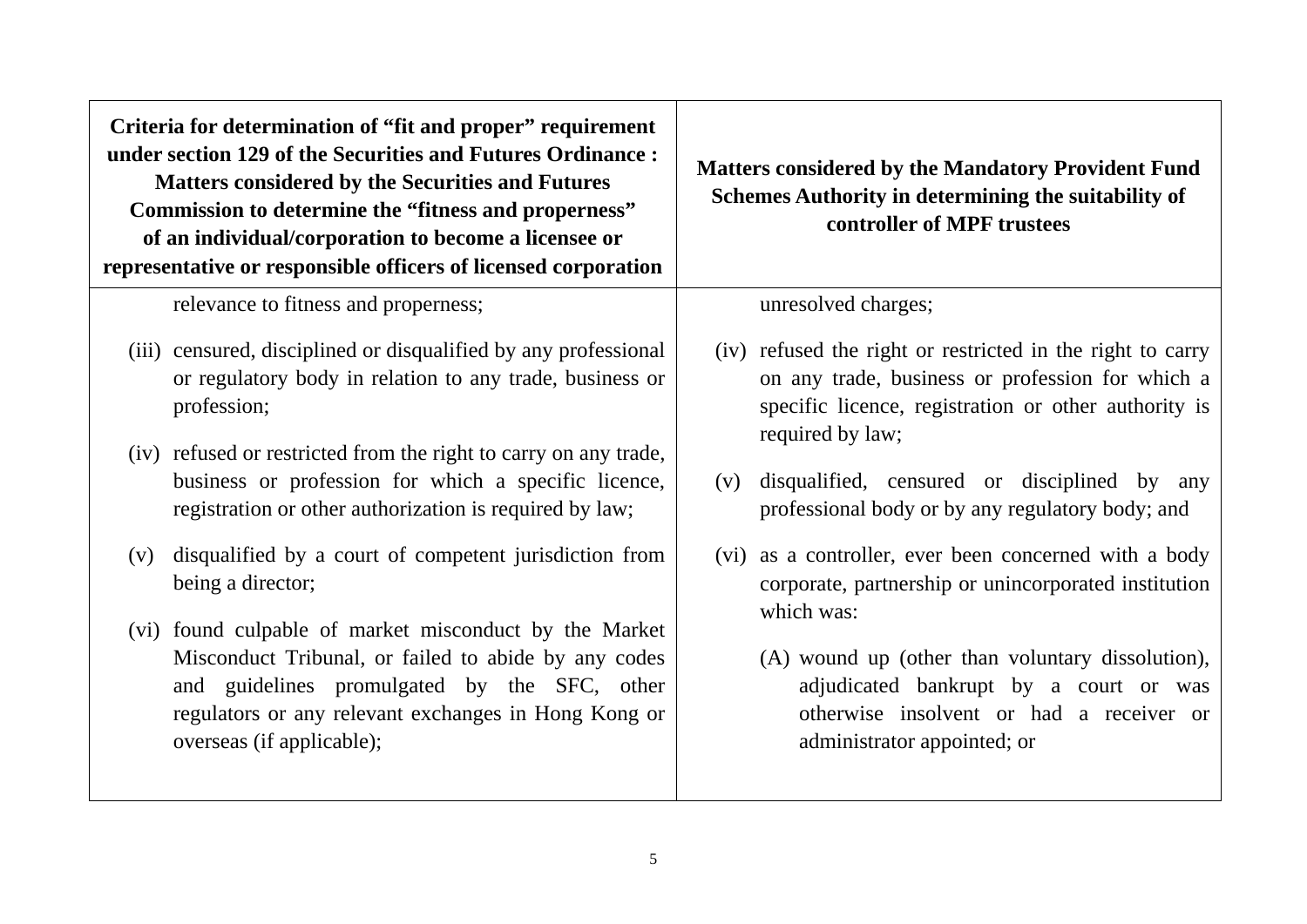**Criteria for determination of "fit and proper" requirement under section 129 of the Securities and Futures Ordinance : Matters considered by the Securities and Futures Commission to determine the "fitness and properness" of an individual/corporation to become a licensee or representative or responsible officers of licensed corporation**

- (vii) a party to a scheme of arrangement or entered into any form of compromise with a creditor involving a considerable amount;
- (viii) a director, substantial shareholder, or involved in the management, of a corporation or business that:
	- (A) was wound up (otherwise than by a solvent member's voluntary dissolution) or was otherwise insolvent or had a receiver or administrator appointed, however described;
	- (B) was found guilty of fraud;
	- (C) has not met all obligations to clients, compensation funds established for the protection of investors, or inter-member guarantee funds;
	- (D) has been found to have committed the acts described in  $(i)$ ,  $(ii)$ ,  $(iii)$ ,  $(iv)$  or  $(vi)$  above.

**Matters considered by the Mandatory Provident Fund Schemes Authority in determining the suitability of controller of MPF trustees** 

> (B) the subject of any investigation by inspector, the police, or by any professional body, association, disciplinary tribunal or inspector appointed under any enactment, or by any other regulatory body in relation to any of its business.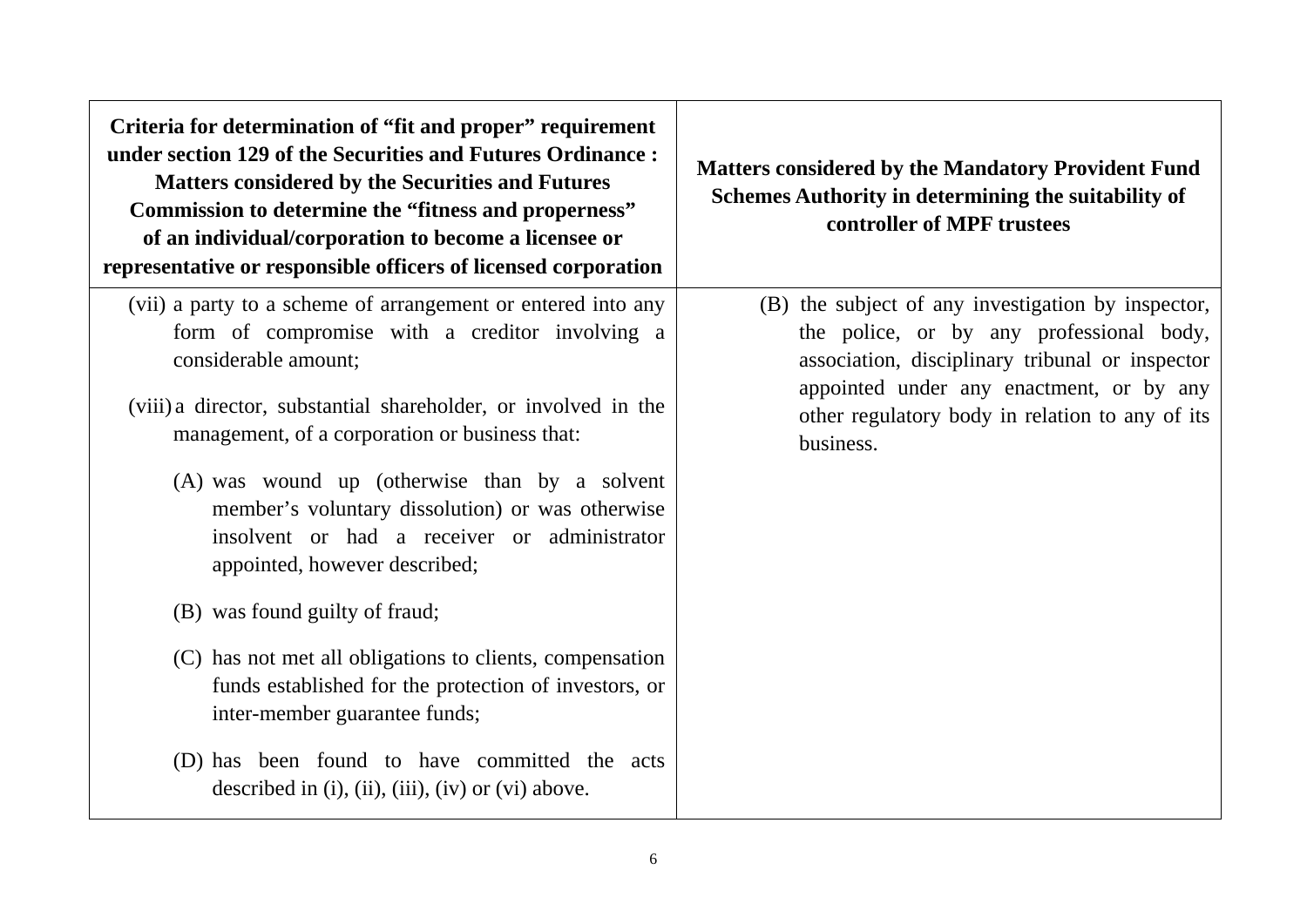| Criteria for determination of "fit and proper" requirement<br>under section 129 of the Securities and Futures Ordinance:<br><b>Matters considered by the Securities and Futures</b><br>Commission to determine the "fitness and properness"<br>of an individual/corporation to become a licensee or<br>representative or responsible officers of licensed corporation | <b>Matters considered by the Mandatory Provident Fund</b><br>Schemes Authority in determining the suitability of<br>controller of MPF trustees |
|-----------------------------------------------------------------------------------------------------------------------------------------------------------------------------------------------------------------------------------------------------------------------------------------------------------------------------------------------------------------------|------------------------------------------------------------------------------------------------------------------------------------------------|
| In the case of corporation, whether it was found to be of poor<br>reputation or reliability, or lacking in financial integrity.<br>Similar considerations will be given to events described in (i)<br>to (iv) and (vi) to (viii) above and whether it has been served<br>with a winding up petition.                                                                  |                                                                                                                                                |

 $\Gamma$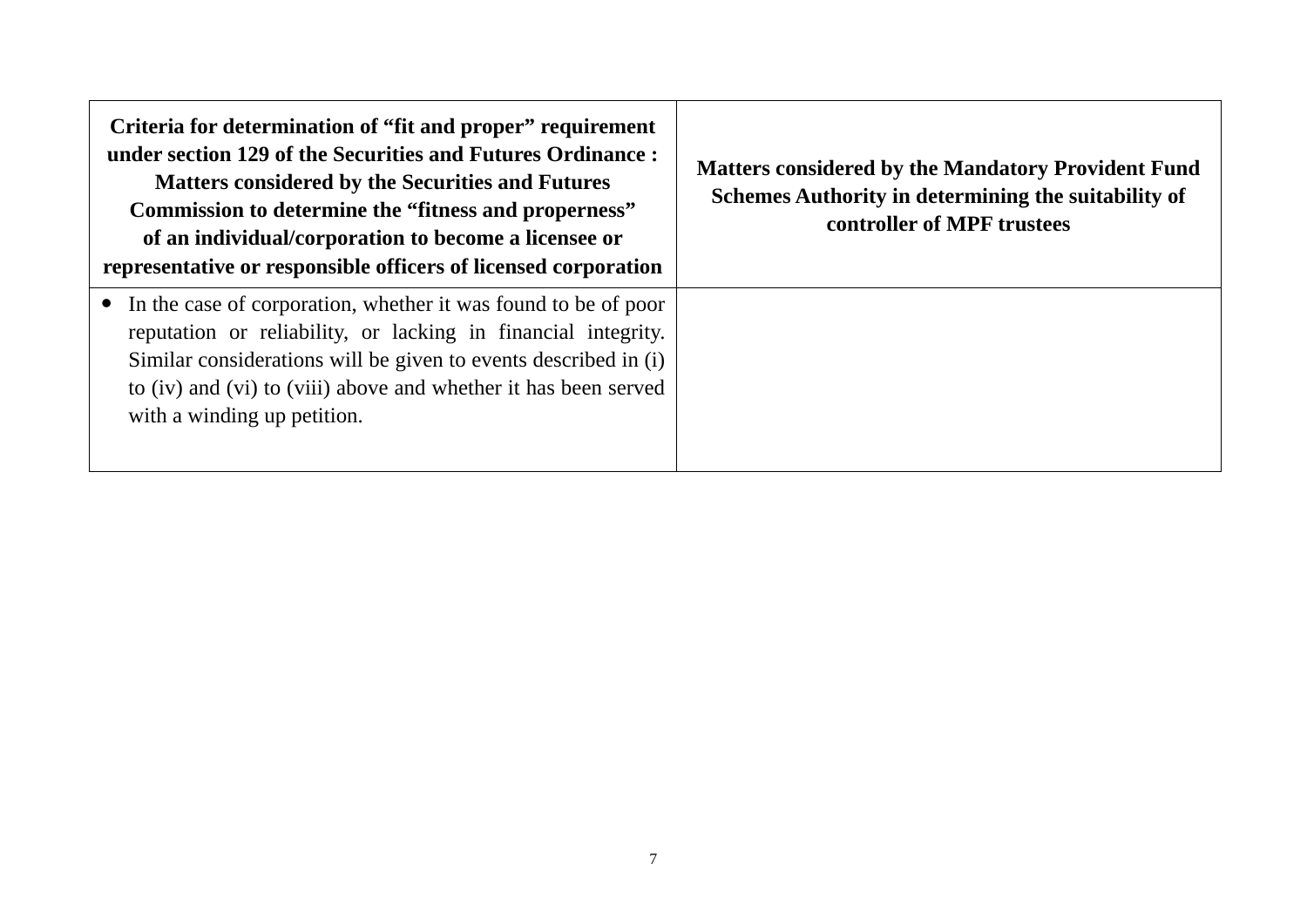**Further proposed Committee Stage Amendments of the Mandatory Provident Fund Schemes (Amendment) (No.2) Bill 2007** 

| <b>Committee Stage</b><br>Amendment<br>(contents at<br>appendix) | <b>Clause</b> (relevant section in<br>bracket)                                           | <b>Remarks</b>                                                                                                                                                                                                                                                                                                                                                                                                                                                                                                                                                                                                  |
|------------------------------------------------------------------|------------------------------------------------------------------------------------------|-----------------------------------------------------------------------------------------------------------------------------------------------------------------------------------------------------------------------------------------------------------------------------------------------------------------------------------------------------------------------------------------------------------------------------------------------------------------------------------------------------------------------------------------------------------------------------------------------------------------|
|                                                                  | 3 (section 43B of the Mandatory<br><b>Provident Fund Schemes</b><br>Ordinance ("MPFSO")) | To align the drafting style with the proposed section 43BA(4A).                                                                                                                                                                                                                                                                                                                                                                                                                                                                                                                                                 |
| $\overline{2}$                                                   | 5 (section 7AA)<br>11 (section 43B of the MPFSO)                                         | To align the drafting of the proposed section $7AA(2)$ , (3) and<br>$(6A)$ with that of the existing section 7A $(1)$ , $(2)$ and $(8)$ to better<br>reflect that it is the obligation of the employer to (i) make the<br>employer mandatory contribution using his own fund, (ii) to<br>make the employee mandatory contribution through deduction<br>from the employee's relevant income and (iii) to pay the<br>contributions to the MPFA.<br>To make minor textual amendments to the proposed section<br>$7AA(4)$ , (5) and (6) necessitated by the redrafting of the proposed<br>section $7AA(2)$ and (3). |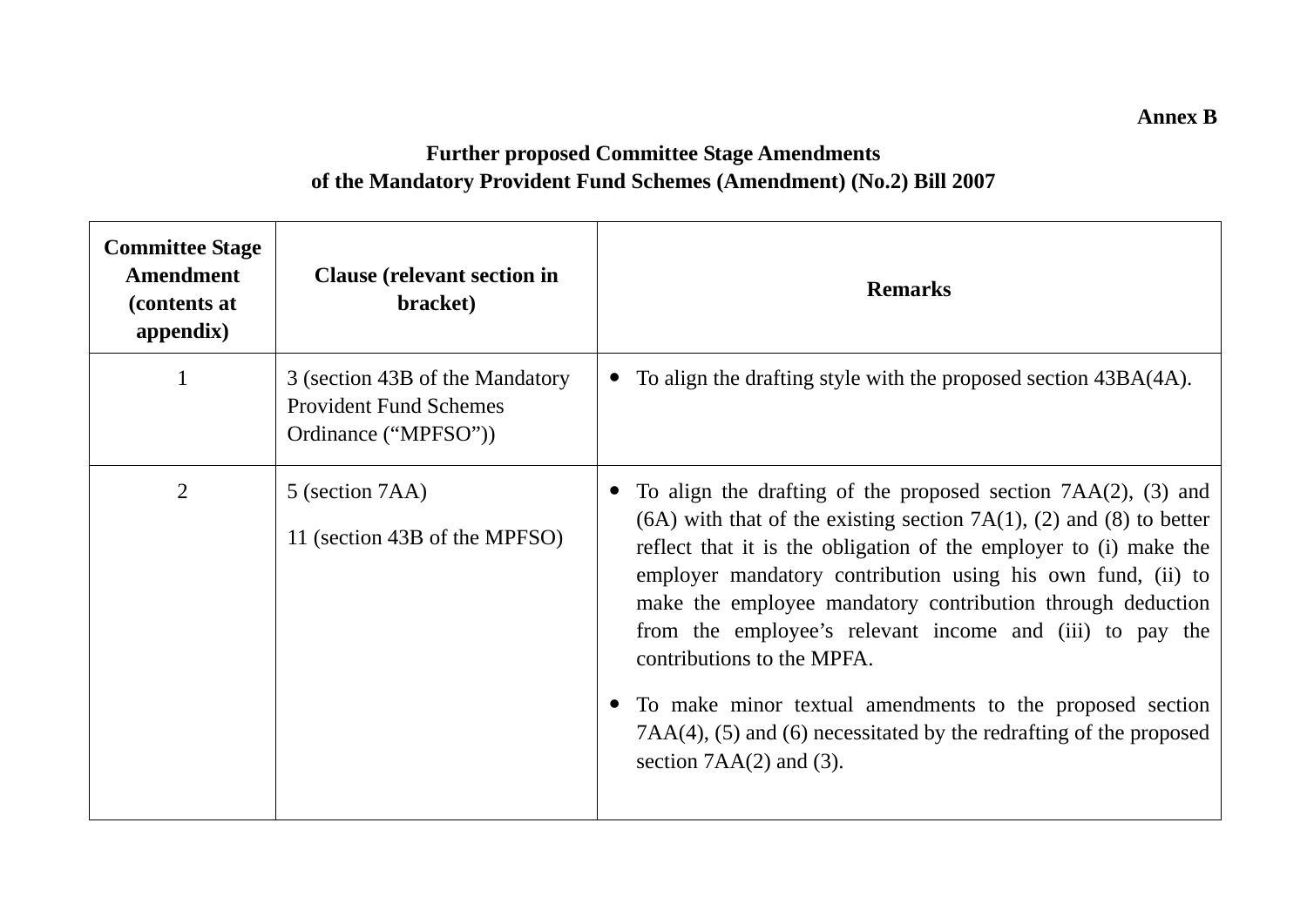| <b>Committee Stage</b><br><b>Amendment</b><br>(contents at<br>appendix) | <b>Clause</b> (relevant section in<br>bracket)                                                                      | <b>Remarks</b>                                                                                                                                                                                                                                                                                             |
|-------------------------------------------------------------------------|---------------------------------------------------------------------------------------------------------------------|------------------------------------------------------------------------------------------------------------------------------------------------------------------------------------------------------------------------------------------------------------------------------------------------------------|
|                                                                         |                                                                                                                     | To make amendment to the penalty sections under section 43B<br>$\bullet$<br>necessitated by the proposed section 7AA(2), (3) and (6A).                                                                                                                                                                     |
| 3                                                                       | 10 (section 18 of the MPFSO)                                                                                        | To amend the heading to reflect its most update version as the<br>$\bullet$<br>section heading has been amended by the Mandatory Provident<br>Fund Schemes (Amendment) Ordinance 2008.<br>To clarify that section 18 applies to the recovery of arrears under<br>the proposed section 7AE.                 |
| $\overline{4}$                                                          | 17 (section 78 of the Mandatory<br><b>Provident Fund Schemes</b><br>(General) Regulation) ("General<br>Regulation") | To rectify a typing error.<br>$\bullet$                                                                                                                                                                                                                                                                    |
| 5                                                                       | 20 (section 134 of the General<br>Regulation)                                                                       | To amend the heading to reflect its most update version as the<br>section heading has been amended by the Mandatory Provident<br>Fund Schemes (Amendment) Ordinance 2008.<br>To remove the section altogether as the remaining subsection (4)<br>would be repealed after the commencement of the Mandatory |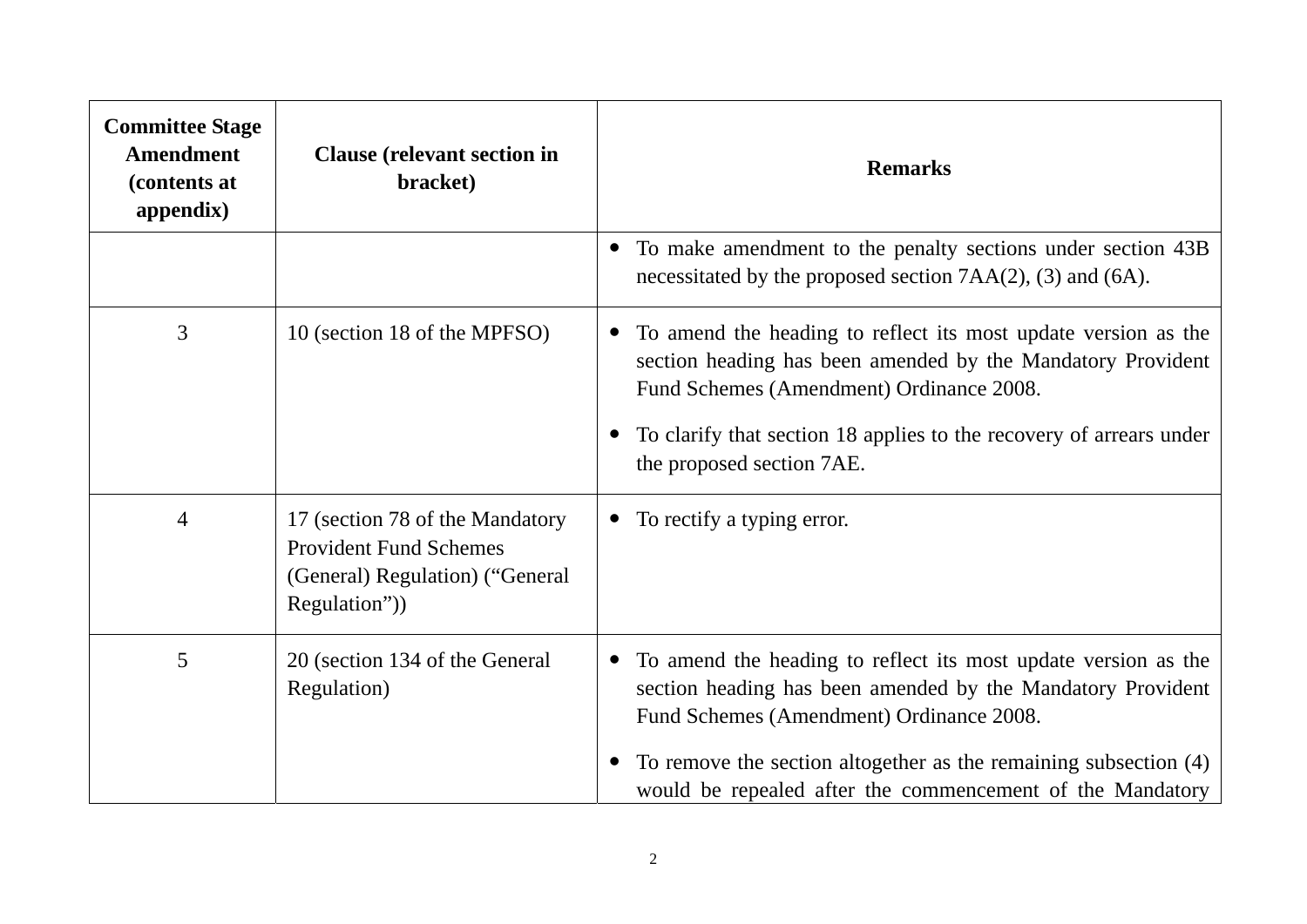| <b>Committee Stage</b><br>Amendment<br>(contents at<br>appendix) | <b>Clause</b> (relevant section in<br>bracket)                                    | <b>Remarks</b>                                                                                                                                                                                                                                                                          |
|------------------------------------------------------------------|-----------------------------------------------------------------------------------|-----------------------------------------------------------------------------------------------------------------------------------------------------------------------------------------------------------------------------------------------------------------------------------------|
|                                                                  |                                                                                   | Provident Fund Schemes (Amendment) (No.2) Bill 2007.                                                                                                                                                                                                                                    |
| 6                                                                | 22 (section 156 of the General<br>Regulation)                                     | • To amend the heading to reflect its most update version as the<br>section heading has been amended by the Mandatory Provident<br>Fund Schemes (Amendment) Ordinance 2008.                                                                                                             |
| $\overline{7}$                                                   | $24A$ (new) (section 2)<br>25 (section 20A of MPFSO)<br>31 (sections 42D and 42F) | In response to the view of the Assistant Legal Adviser, to amend<br>the definition of "controller" so that a natural person who<br>controls at least 15 percent of the voting shares of the company<br>together with his associate will be regarded as a controller under<br>the MPFSO. |
| 8                                                                | $31$ (sections 42A, 42C and 42E)<br>32 (Schedule 4 of the General<br>Regulation)  | To amend the reference to "indirect controller" to "shadow<br>director" in response to the view of the Bills Committee.                                                                                                                                                                 |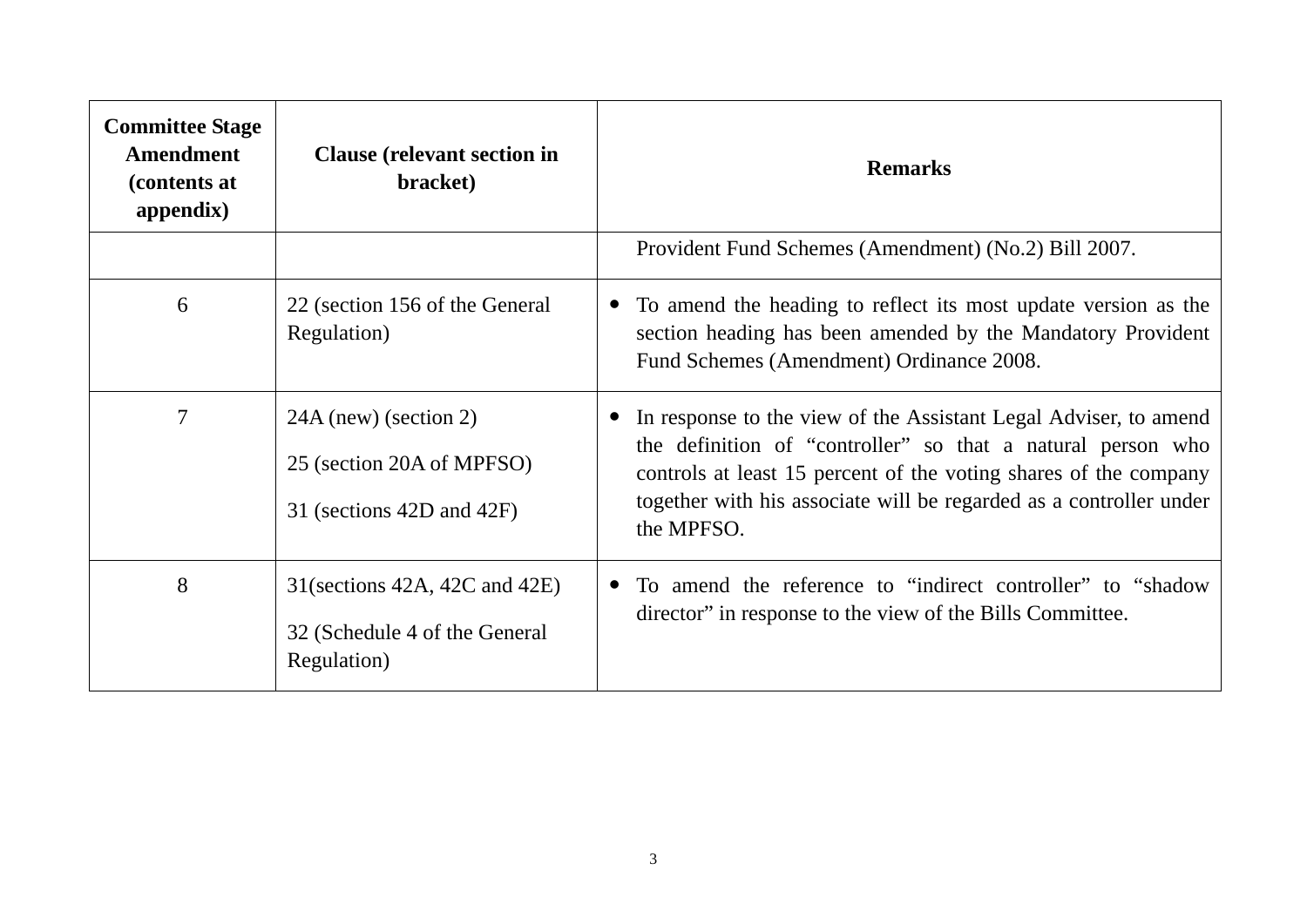**Appendix** 

#### MANDATORY PROVIDENT FUND SCHEMES (AMENDMENT) (NO. 2) BILL 2007

### **COMMITTEE STAGE**

# Amendments to be moved by the Secretary for Financial Services and the Treasury

| <u>Committee</u><br><u>Stage</u><br>Amendment | <b>Clause</b> |                                    |         |     | Amendment proposed                                       |
|-----------------------------------------------|---------------|------------------------------------|---------|-----|----------------------------------------------------------|
| $\mathbf{1}$                                  | 3(1)          |                                    |         |     | In the proposed section $43B(1)$ , in the English text – |
|                                               |               | (a)                                | "and,"; |     | by deleting ", and" and substituting                     |
|                                               |               | (b)                                |         |     | by adding "to" before "a daily penalty".                 |
| $\overline{2}$                                | 5             |                                    |         |     | In the proposed section 7AA, by deleting subsections     |
|                                               |               | $(2)$ and $(3)$ and substituting – |         |     |                                                          |
|                                               |               |                                    | (2)     |     | The employer must, in the case                           |
|                                               |               |                                    |         |     | referred to in subsection $(1)(a)$ , for each            |
|                                               |               |                                    |         |     | contribution period ending on or after that              |
|                                               |               |                                    |         |     | commencement during which the employee is                |
|                                               |               | not such a member -                |         |     |                                                          |
|                                               |               |                                    |         | (a) | from the employer's own                                  |
|                                               |               |                                    |         |     | funds, contribute to a                                   |
|                                               |               |                                    |         |     | registered scheme that is                                |
|                                               |               |                                    |         |     | to be determined in                                      |
|                                               |               |                                    |         |     | accordance with section                                  |
|                                               |               |                                    |         |     | 7AC the amount                                           |
|                                               |               |                                    |         |     | determined in accordance                                 |
|                                               |               |                                    |         |     |                                                          |
|                                               |               |                                    |         |     | with subsection $(4)$ ; and                              |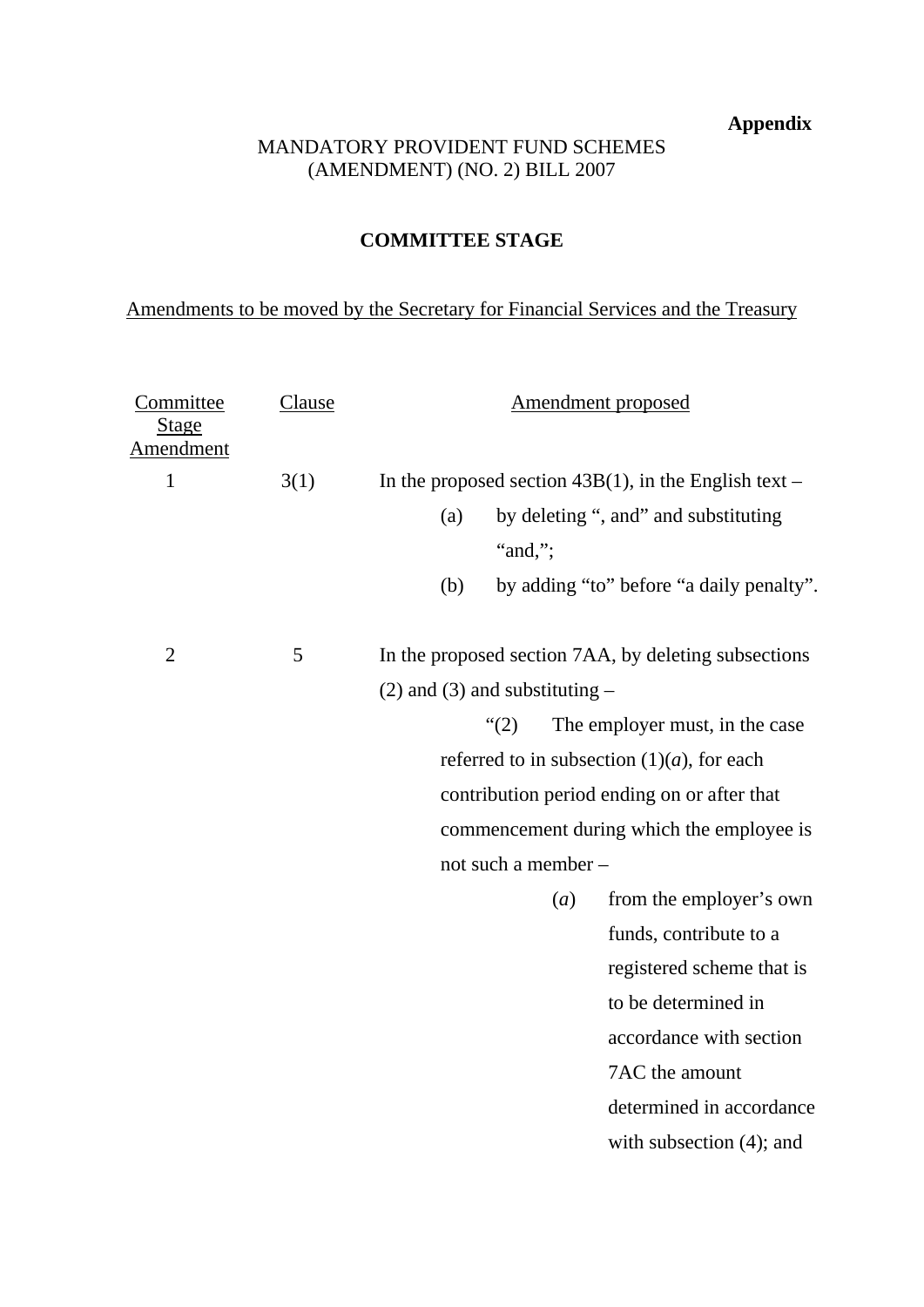**Committee** Stage Amendment

#### Clause Amendment proposed

(*b*) subject to subsection (6), deduct from the employee's relevant income for that period as a contribution by the employee to that scheme the amount determined in accordance with subsection (4).

(3) The employer must, in the case referred to in subsection (1)(*b*), for each contribution period ending after the date the employee becomes a relevant employee during which the employee is not such a member –

- (*a*) from the employer's own funds, contribute to a registered scheme that is to be determined in accordance with section 7AC the amount determined in accordance with subsection  $(4)$ ; and
- (*b*) subject to subsection (6), deduct from the employee's relevant income for that period as a contribution by the employee to that scheme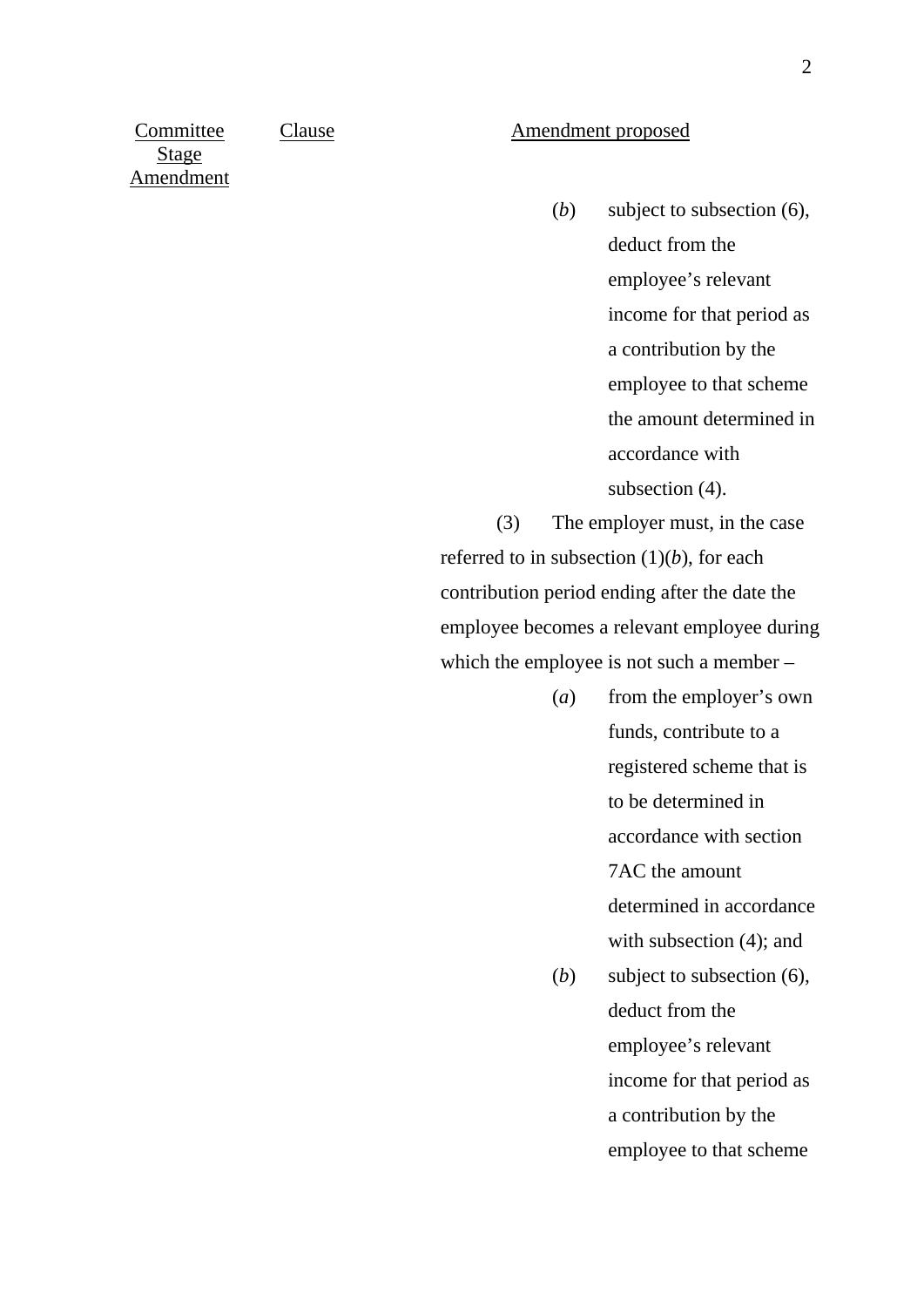Clause Amendment proposed

Committee Stage Amendment

> the amount determined in accordance with subsection  $(4)$ .".

 In the proposed section 7AA(4), by deleting "subsection  $(3)(a)$  and  $(b)$ , the amount to be paid by an employer" and substituting "subsections (2) and (3), the amount to be contributed by an employer, or to be deducted from an employee's relevant income,".

 In the proposed section 7AA(5), by deleting "the purposes of subsection  $(3)(a)$  and  $(b)$ " and substituting "those purposes".

In the proposed section  $7AA(6)(a)$  and (*b*), by deleting "subsection (3)(*b*)" and substituting "subsection (2)(*b*) or  $(3)(b)$ ".

In the proposed section 7AA, by adding –

"(6A) An employer must ensure that contributions required to be made in accordance with this section in respect of an employee of the employer are paid to the Authority on or before the contribution day.".

11 By deleting the proposed section 43B(1D).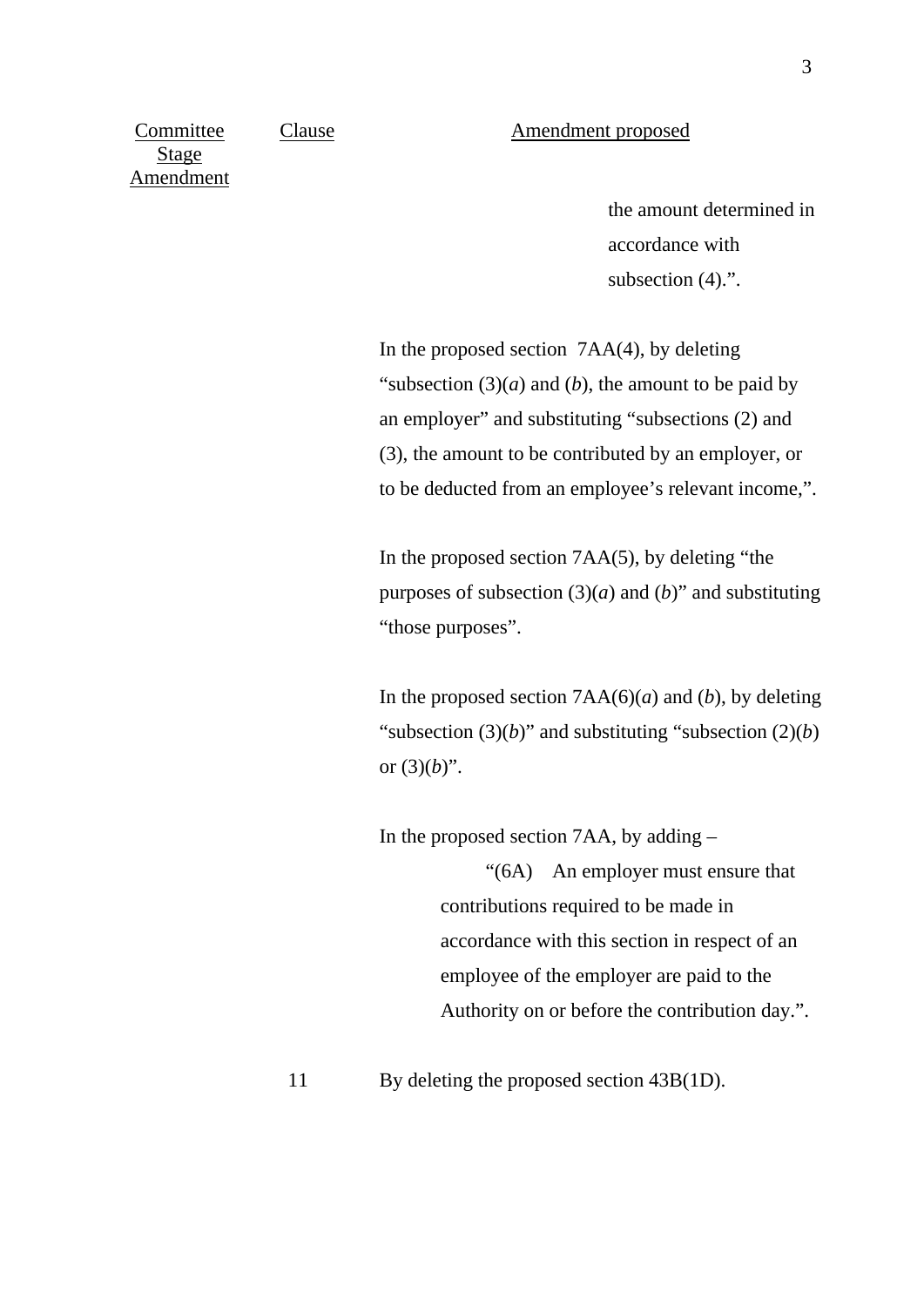Clause Amendment proposed

Committee Stage Amendment

> In the proposed section 43B(1E), by deleting "section  $7AA(6)$ " and substituting "section  $7AA(2)$ , (3) or (6)".

> By adding after the proposed section  $43B(1E)$  – "(1F) An employer who, without reasonable excuse, fails to comply with section  $7AA(6A)$  commits an offence and is  $-$

- (*a*) in the case where he has deducted any amount from the employee's relevant income for the contribution period concerned as the employee's contribution and the total amount of contribution paid in respect of the employee to the Authority for that contribution period is less than the amount so deducted, liable on conviction to a fine of \$450,000 and to imprisonment for 4 years; and
- (*b*) in any other case, liable on conviction to a fine of \$350,000 and to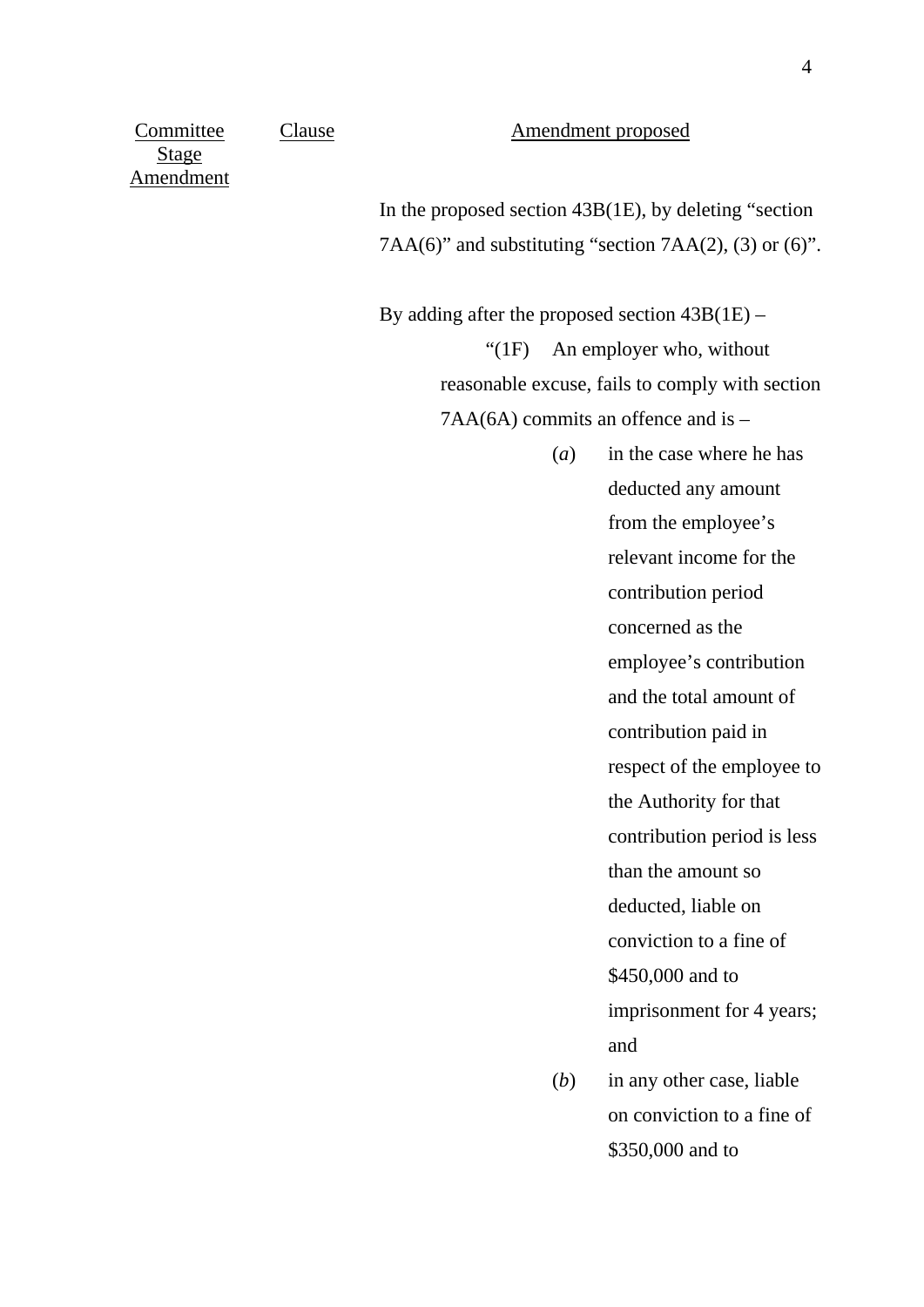| Committee<br><b>Stage</b><br><b>Amendment</b> | Clause     | <b>Amendment proposed</b>                                    |
|-----------------------------------------------|------------|--------------------------------------------------------------|
|                                               |            | imprisonment for 3                                           |
|                                               |            | years.".                                                     |
| 3                                             | 10         | In the heading, by deleting "mandatory                       |
|                                               |            | contributions that are in arrears" and substituting          |
|                                               |            | "arrears and contribution surcharges".                       |
|                                               | 10(2)      | By deleting everything after "amended" and                   |
|                                               |            | substituting "by adding "under subsection (1) or             |
|                                               |            | section 7AE" after "due for payment to the                   |
|                                               |            | Authority".".                                                |
| $\overline{4}$                                | 17(5)      | In the proposed section $78(6)(c)(i)$ , in the English text, |
|                                               |            | by deleting "members" and substituting "member's".           |
| 5                                             | 20         | By deleting the clause and substituting -                    |
|                                               |            | "20.<br><b>Rate of</b><br>contribution<br>surcharge          |
|                                               |            | Section 134 is repealed.".                                   |
| 6                                             | 22         | In the heading, by adding "or contribution"                  |
|                                               |            | surcharges" after "contributions".                           |
| 7                                             | <b>New</b> | By adding immediately before clause $25 -$                   |
|                                               |            | Interpretation<br>"24A.                                      |
|                                               |            | Section $2(1)$ of the Mandatory                              |
|                                               |            | Provident Fund Schemes Ordinance (Cap.                       |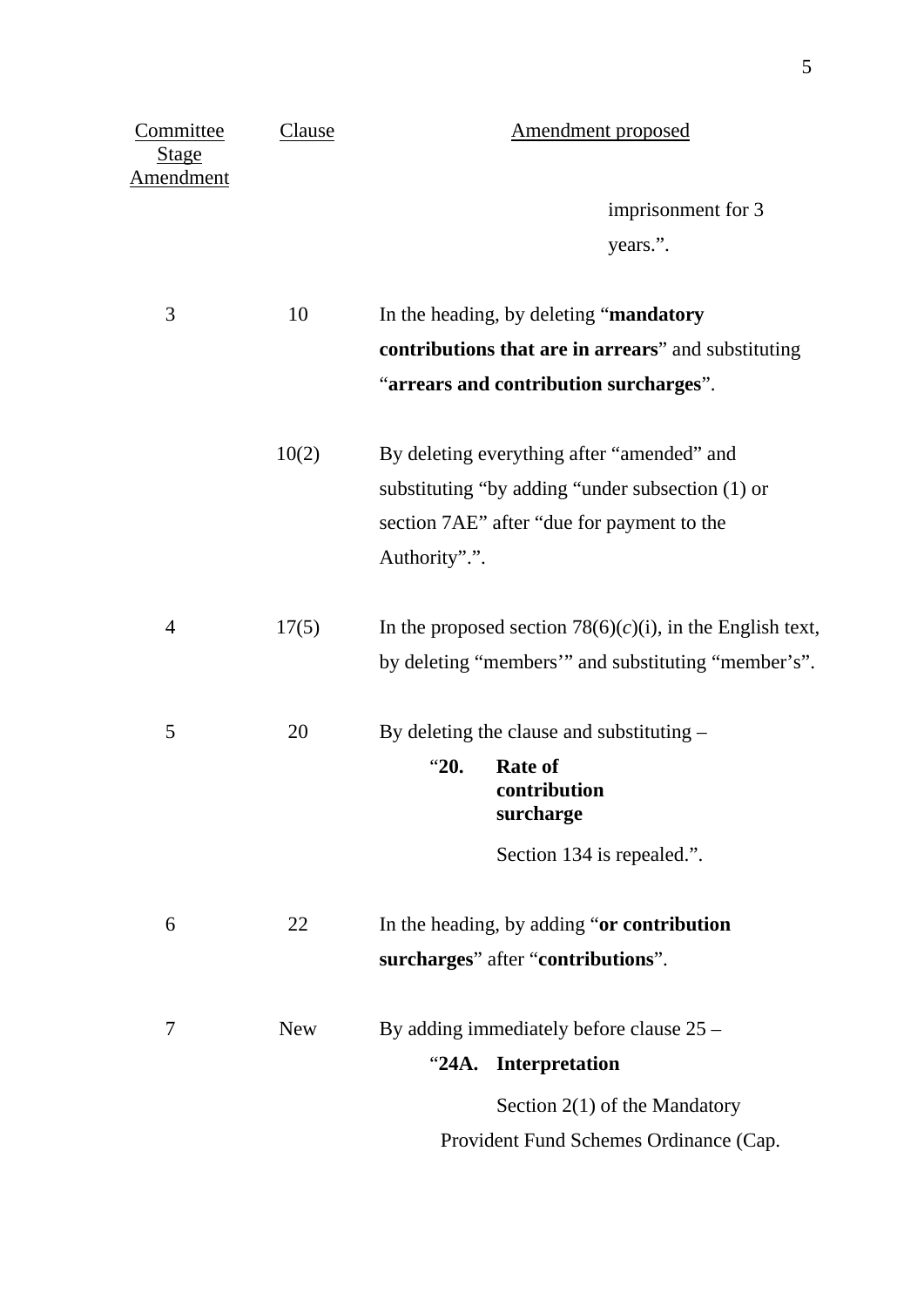#### Clause Amendment proposed

**Committee** Stage Amendment

485) is amended –

- (*a*) in the definition of "associate", by adding "a natural person referred to in paragraph (*d*) of the definition of "controller"," after "in relation to":
- (*b*) in the definition of "controller", in paragraph (*d*), by repealing ", a close relative, partner or" and substituting "an associate, a close relative or an".".
- 25(1) By deleting "of the Mandatory Provident Fund Schemes Ordinance (Cap. 485)".
	- 31 In the proposed section  $42D(8)(a)$ , by deleting "close" relative, partner" and substituting "associate, close relative".
	- 31 In the proposed section  $42F(4)(a)$ , by deleting "close" relative, partner" and substituting "associate, close relative".
- 8 31 In the proposed section 42A(2), in the definition of "indirect controller", by deleting ""indirect controller"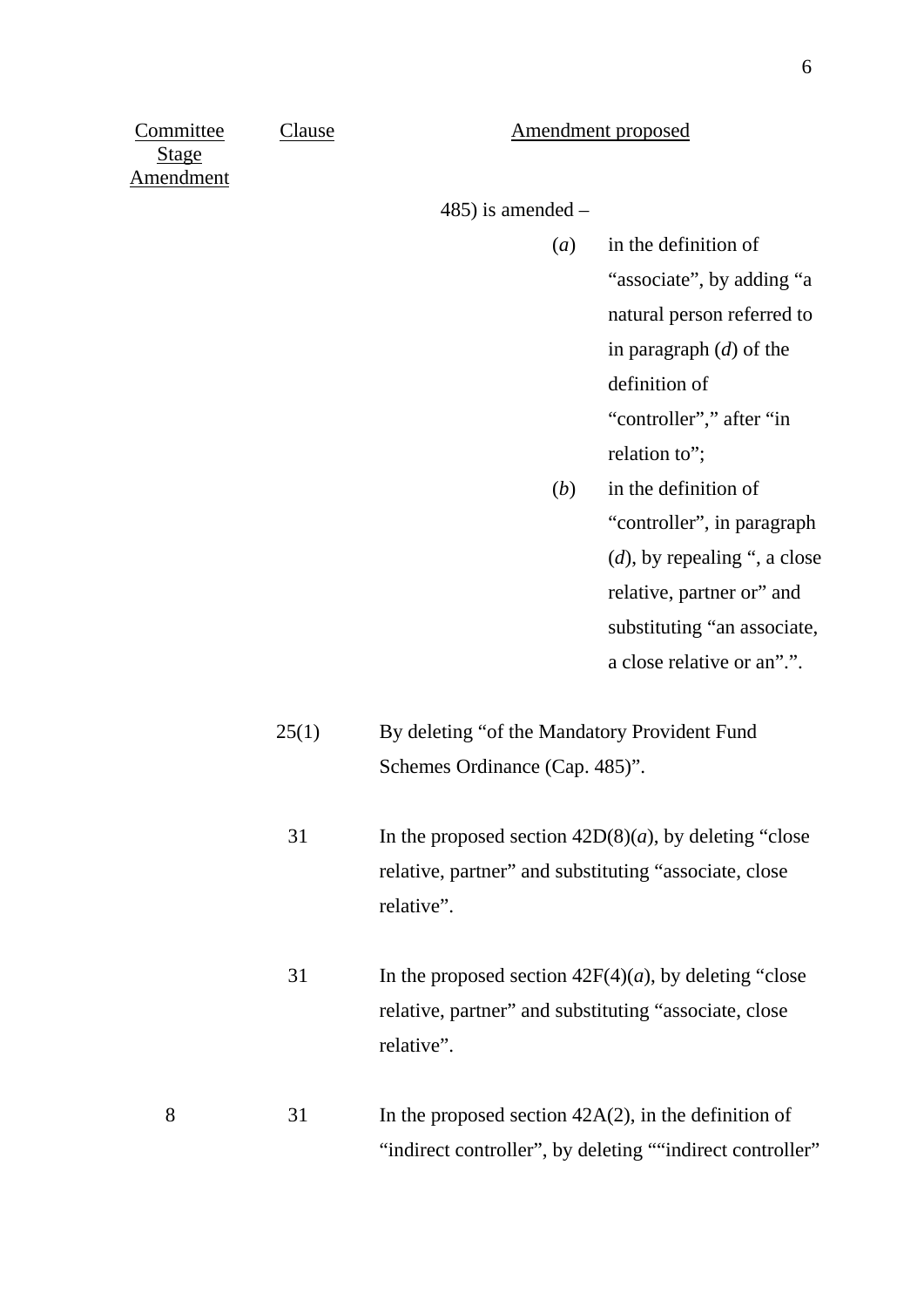| <u>Committee</u><br><u>Stage</u><br><b>Amendment</b> | Clause | Amendment proposed                                                                                                                             |  |
|------------------------------------------------------|--------|------------------------------------------------------------------------------------------------------------------------------------------------|--|
|                                                      |        | (間接控權人)" and substituting ""shadow director"                                                                                                   |  |
|                                                      |        | (幕後董事)".                                                                                                                                       |  |
|                                                      | 31     | In the proposed section 42C, in the heading, by<br>deleting "indirect controllers" and substituting                                            |  |
|                                                      |        | "shadow directors".                                                                                                                            |  |
|                                                      | 31     | In the proposed section $42C(1)$ and (5), by deleting<br>"an indirect controller" wherever it appears and<br>substituting "a shadow director". |  |
|                                                      | 31     | In the proposed section $42C(4)$ –                                                                                                             |  |
|                                                      |        | by deleting "an indirect controller" and<br>(a)                                                                                                |  |
|                                                      |        | substituting "a shadow director";                                                                                                              |  |
|                                                      |        | by deleting "or indirect controller" and<br>(b)                                                                                                |  |
|                                                      |        | substituting "or shadow director".                                                                                                             |  |
|                                                      | 31     | In the proposed section $42E(9)$ –                                                                                                             |  |
|                                                      |        | by deleting "an indirect controller" and<br>(a)                                                                                                |  |
|                                                      |        | substituting "a shadow director";                                                                                                              |  |
|                                                      |        | by deleting "the indirect controller" and<br>(b)                                                                                               |  |
|                                                      |        | substituting "the shadow director".                                                                                                            |  |
|                                                      | 32(b)  | In the proposed item 12E in Part II of Schedule 4, by                                                                                          |  |
|                                                      |        | deleting "indirect controller" and substituting "shadow                                                                                        |  |
|                                                      |        | director".                                                                                                                                     |  |

7